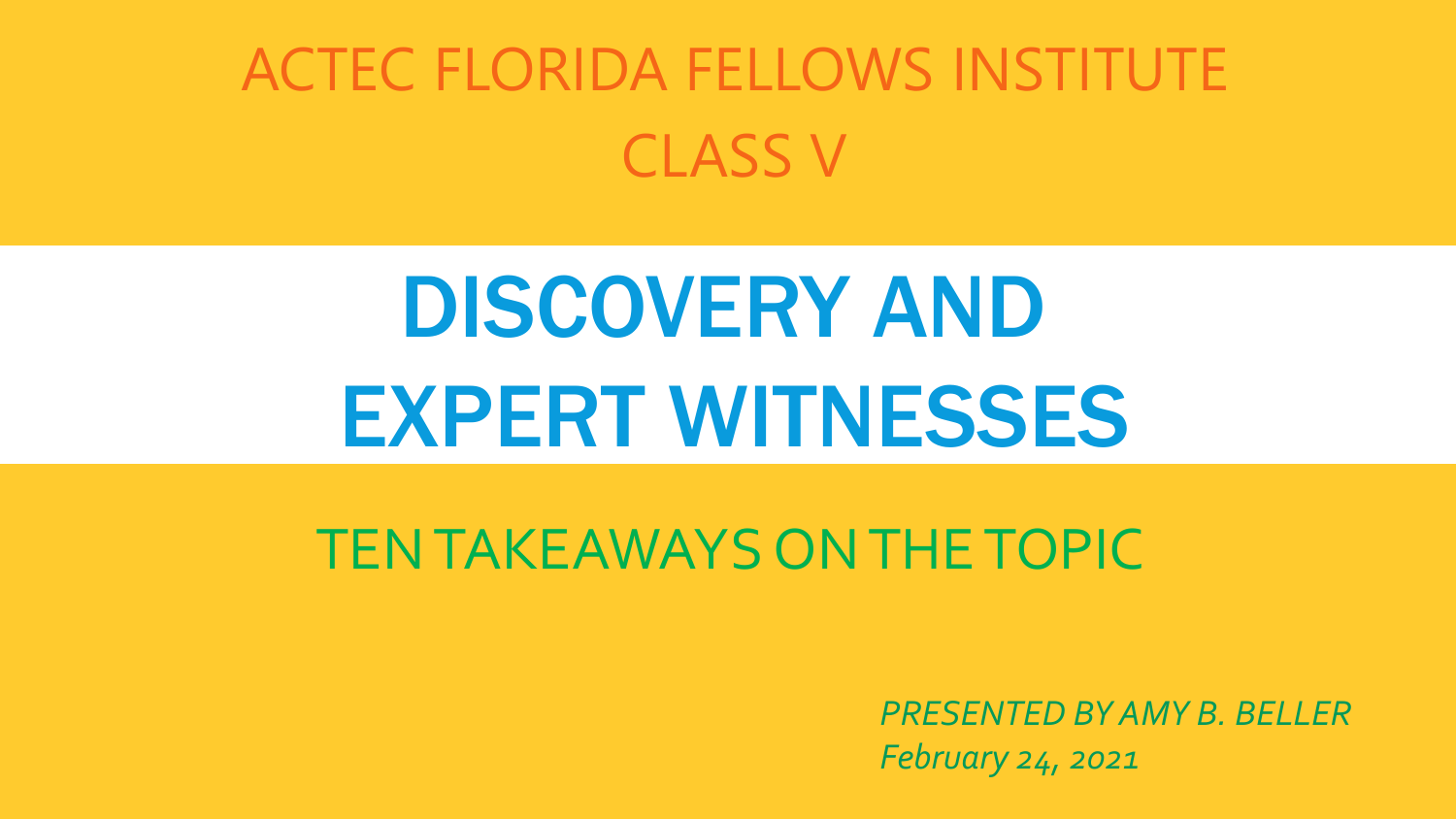

# KNOW YOUR

RIGHTS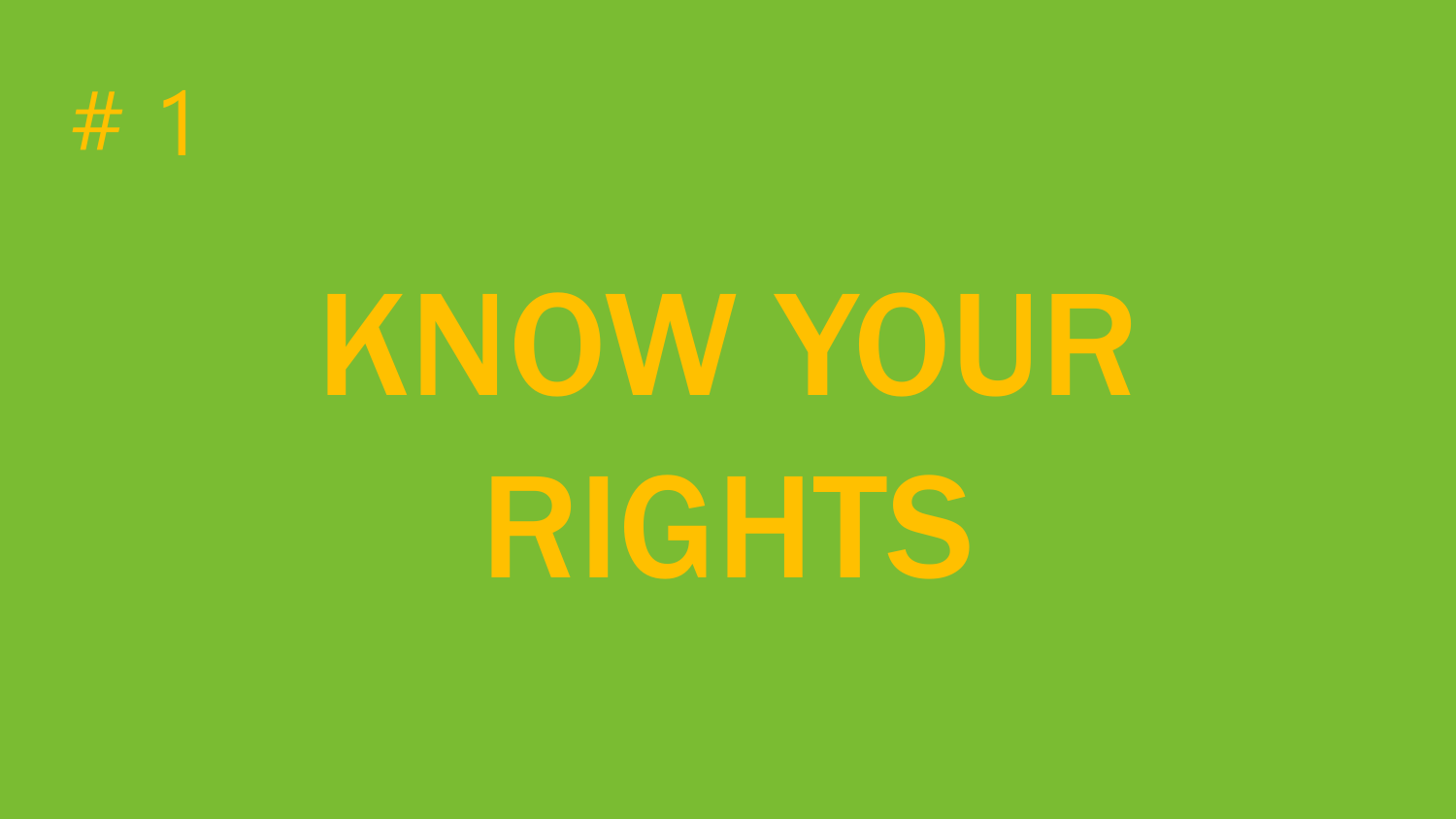- **• NO ADVERSARIAL PROCEEDING REQUIRED. PROBATE RULE 5.080.**
- **• CAN BE USED BY ANY INTERESTED PARTY.**

**• USE IN CONJUNCTION WITH BENEFICIARY'S RIGHT TO INFORMATION ABOUT ESTATE/TRUST.**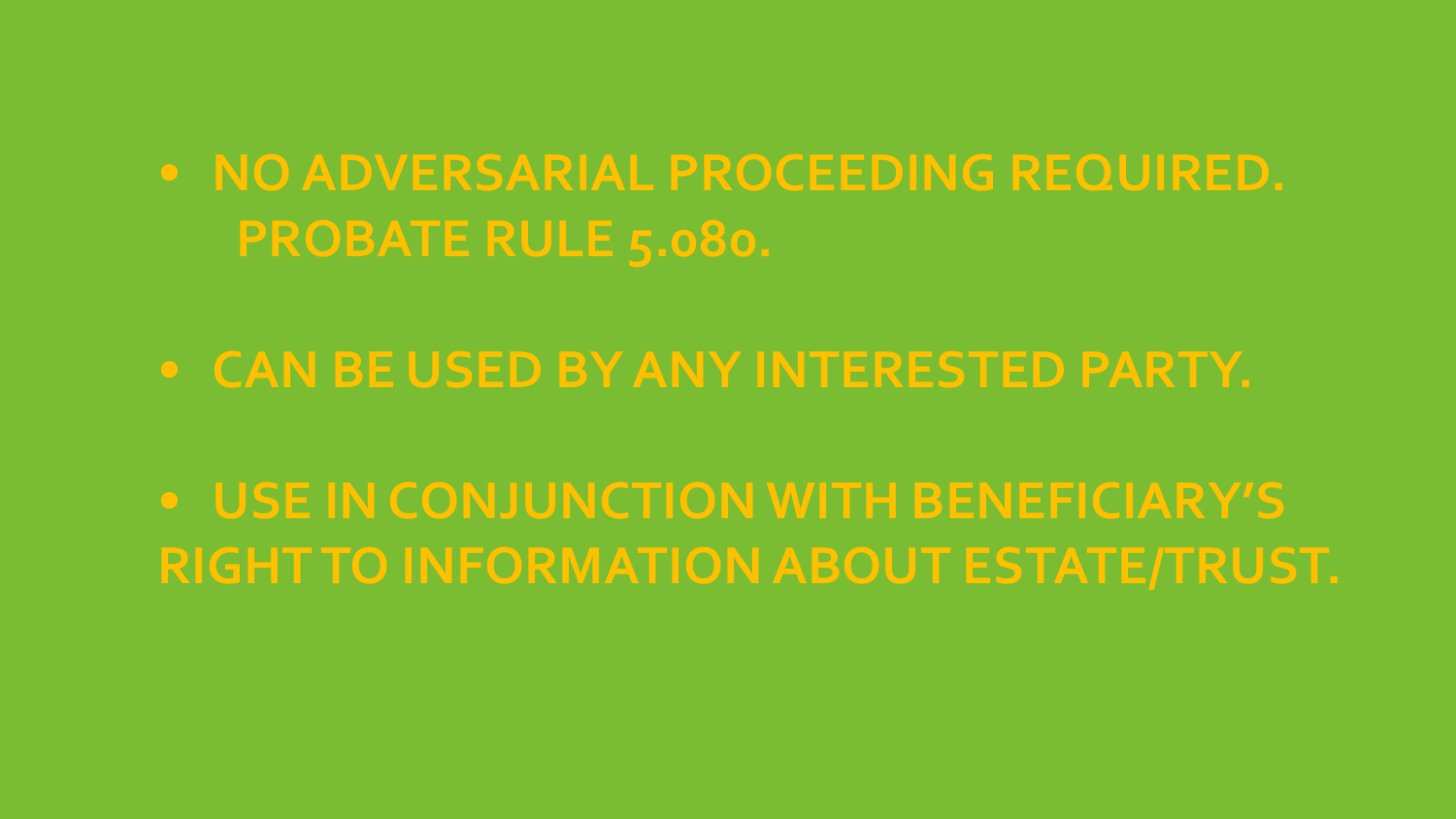

## HAVE A PLAN!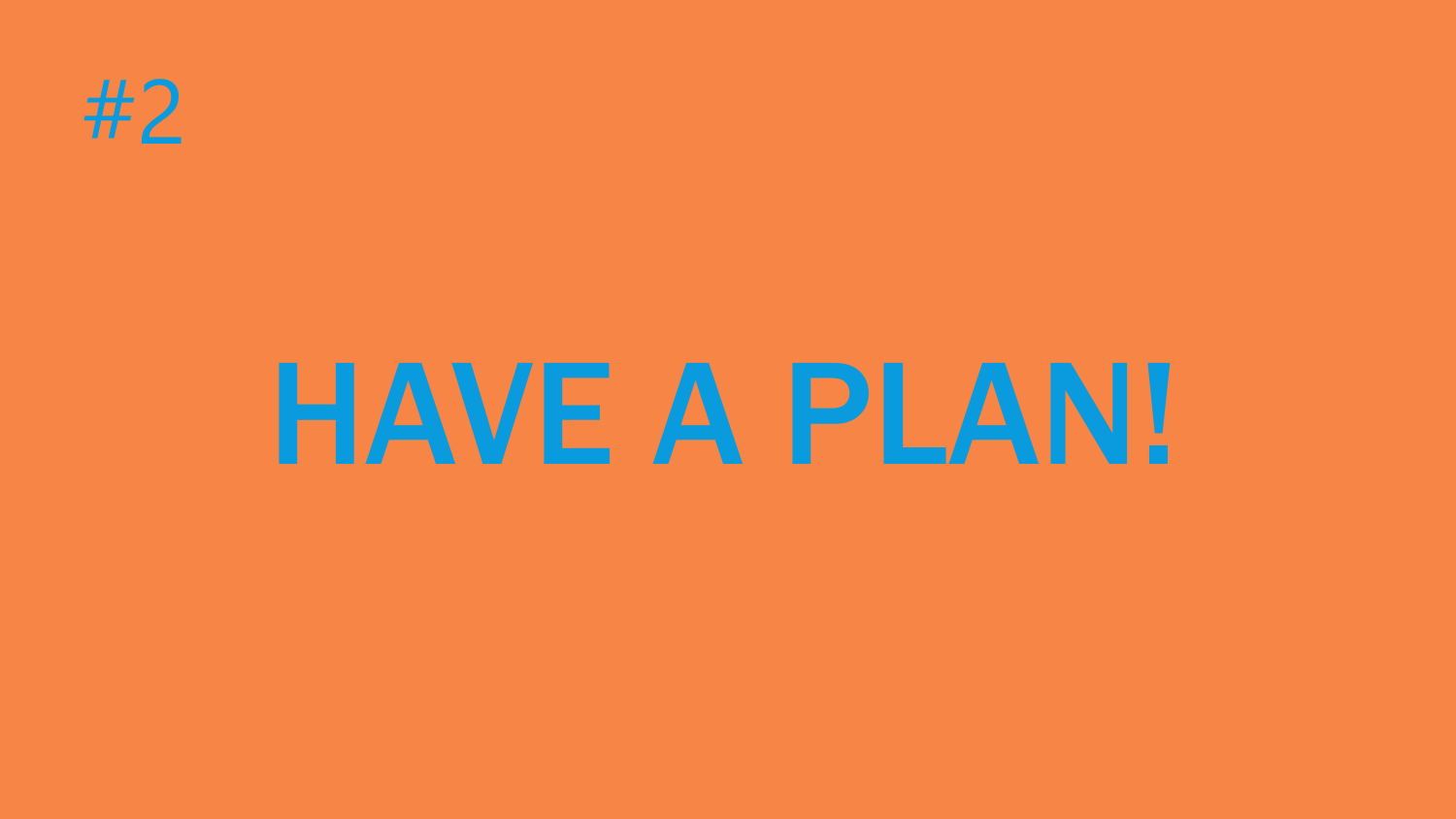#### **OFFENSIVE DISCOVERY**

- WHAT DO YOU NEED TO PROVE?
- HOW DO YOU THINK YOU WILL BE ABLE TO PROVE IT?
- HAVE AN INTEGRATED DISCOVERY PLAN
- REQUEST FOR ADMISSIONS (DON'T IGNORE ADMISSIONS TO ALLEGATIONS IN COMPLAINT)
- INTERROGATORIES
- REQUEST TO PRODUCE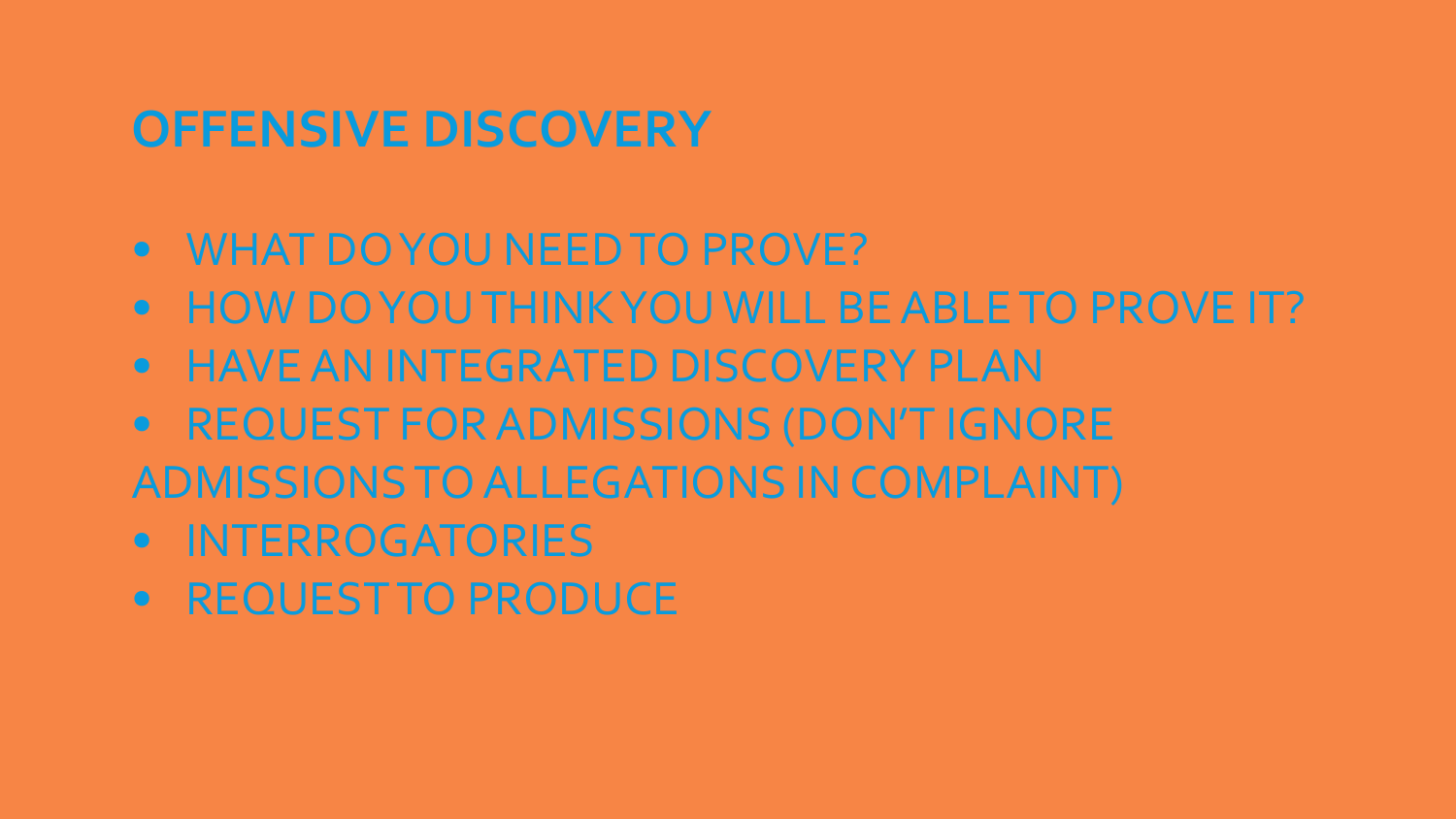#### **DEFENSIVE DISCOVERY**

#### • WHAT'VE THEY GOT? • DON'T FORGET TO LOOK FOR BOTH THE STRENGTHS AND WEAKNESSES OF THEIR CASE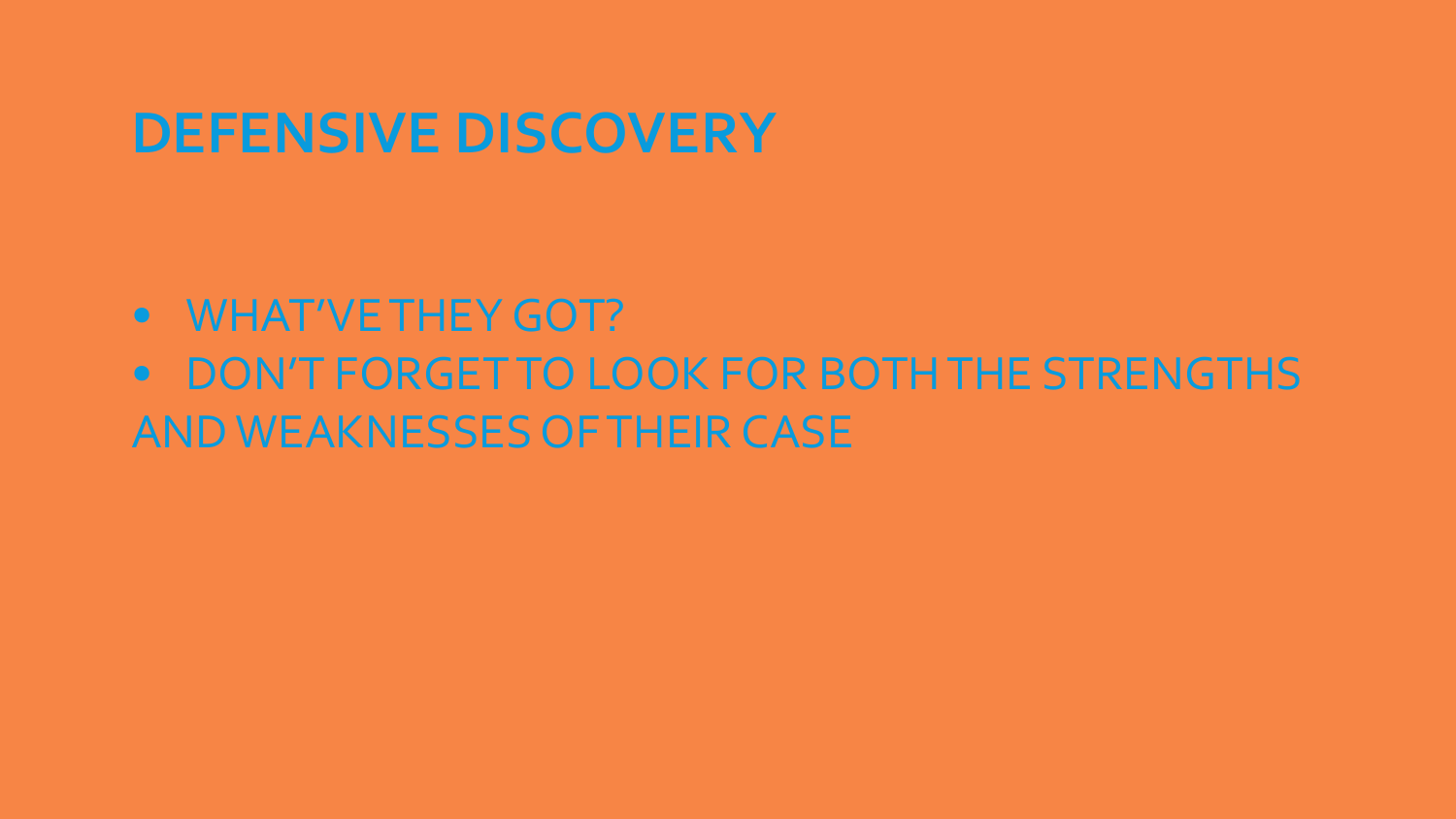

### CONSIDER THE SCOPE OF DISCOVERY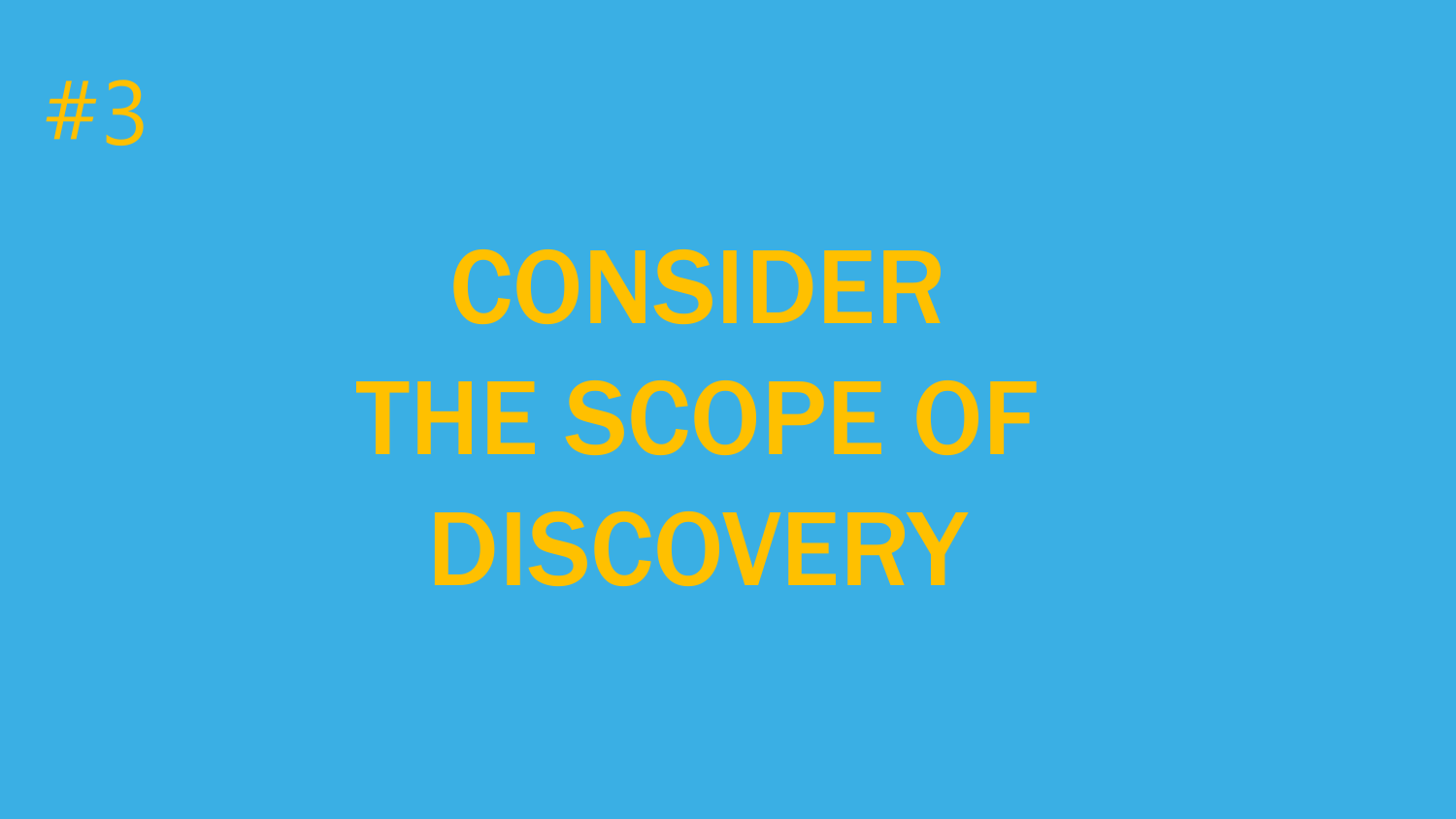#### **• Fla. R. Civ. P. 1.280(b)(1): reasonably calculated to lead to the discovery of admissible evidence.**

- **• What is the time frame?**
- **• What about collateral documents?**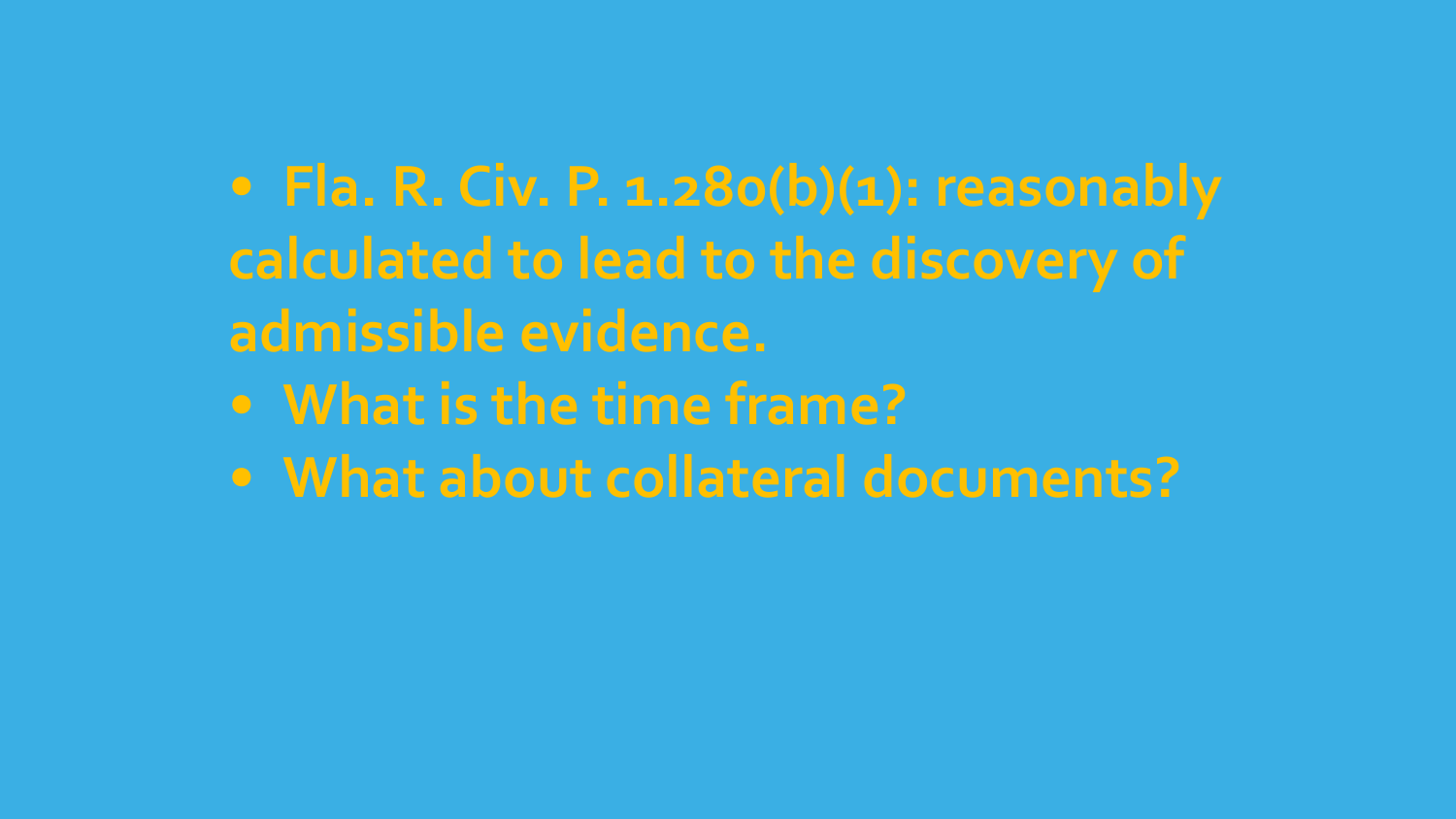

## YOU MIGHT SEEK PRE-ACTION DISCOVERY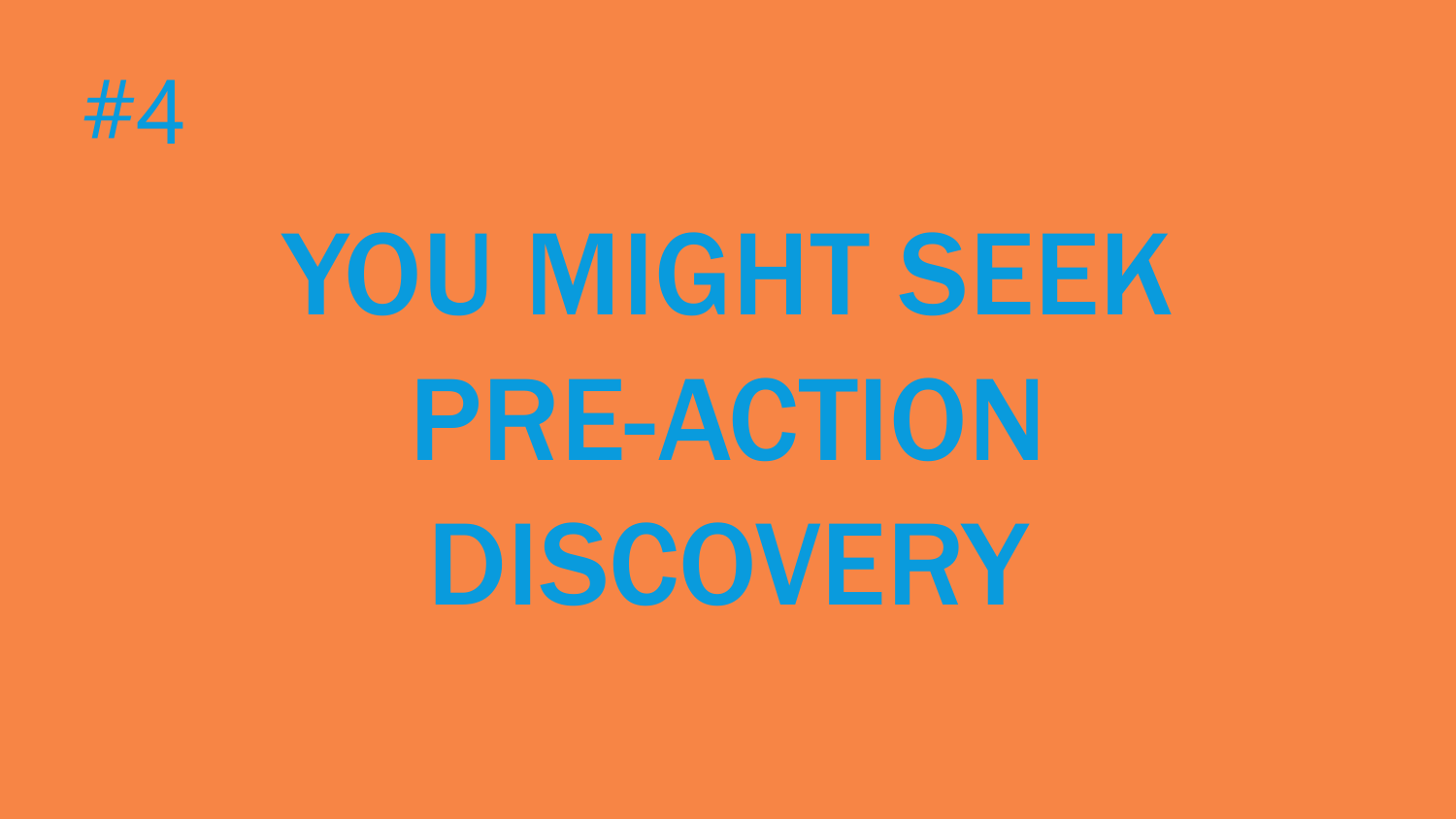**• PURE BILL OF DISCOVERY VS. PRIVACY INTERESTS**

**• DEPOSITION BEFORE ACTION UNDER FLA. R. CIV. P. 1.290**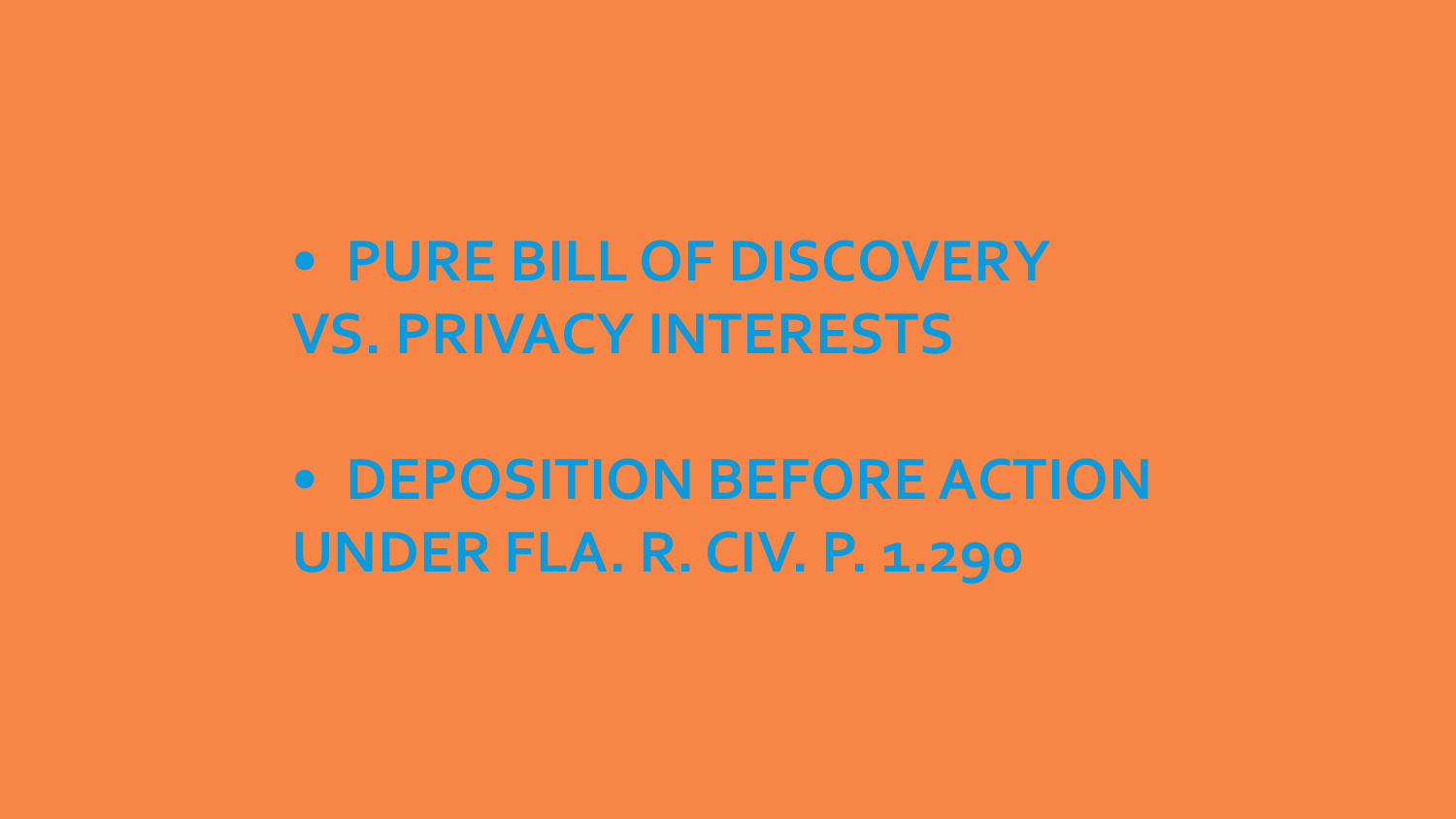

# USE DISCOVERY WISELY AT TRIAL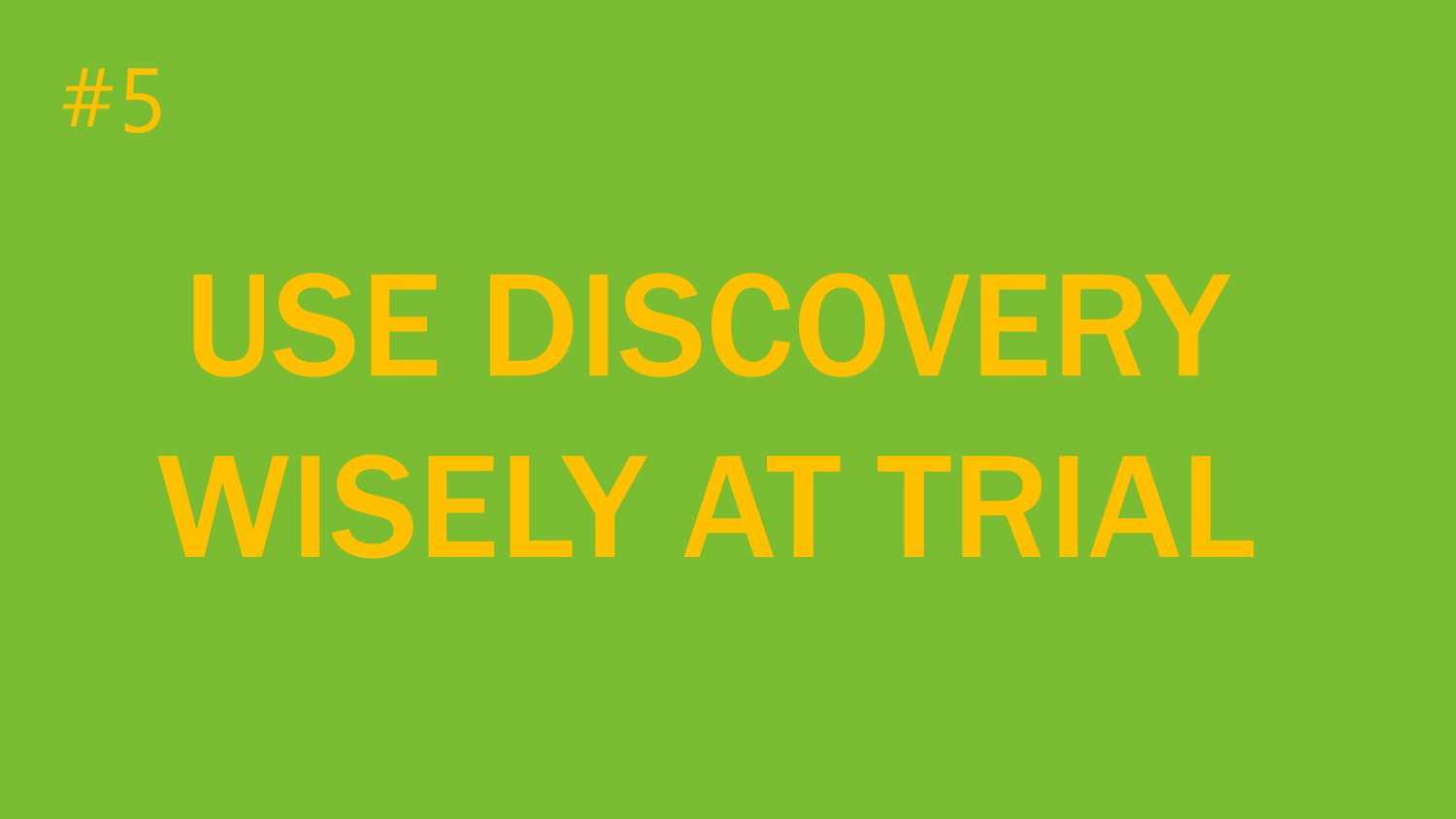**• PARTY DEPOSITIONS • NON-PARTY DEPOSITIONS • DOCUMENTS • ADMISSIONS AND INTERROGATORIES**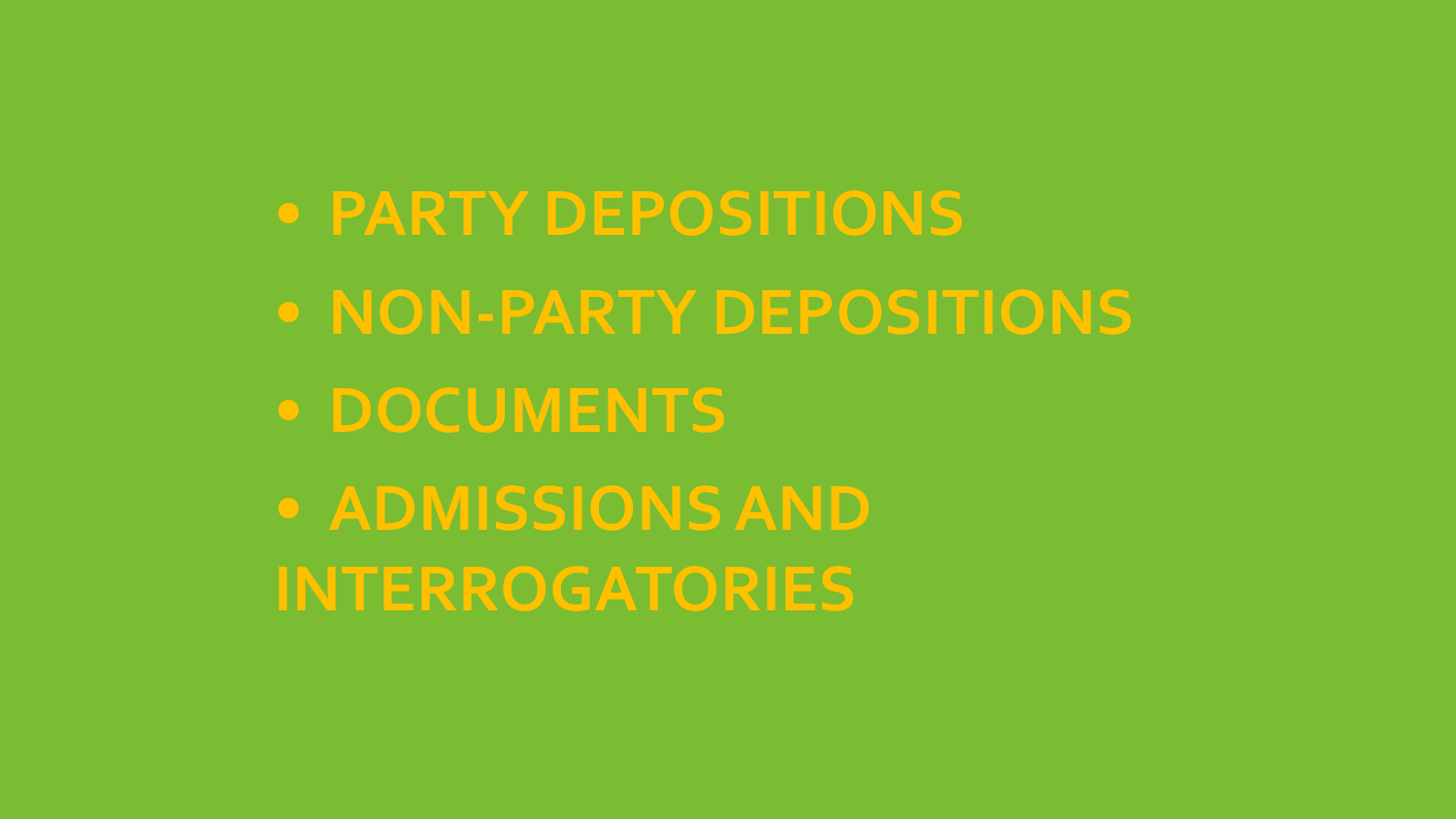

### THINK ABOUT

### PRIVILEGE

ISSUES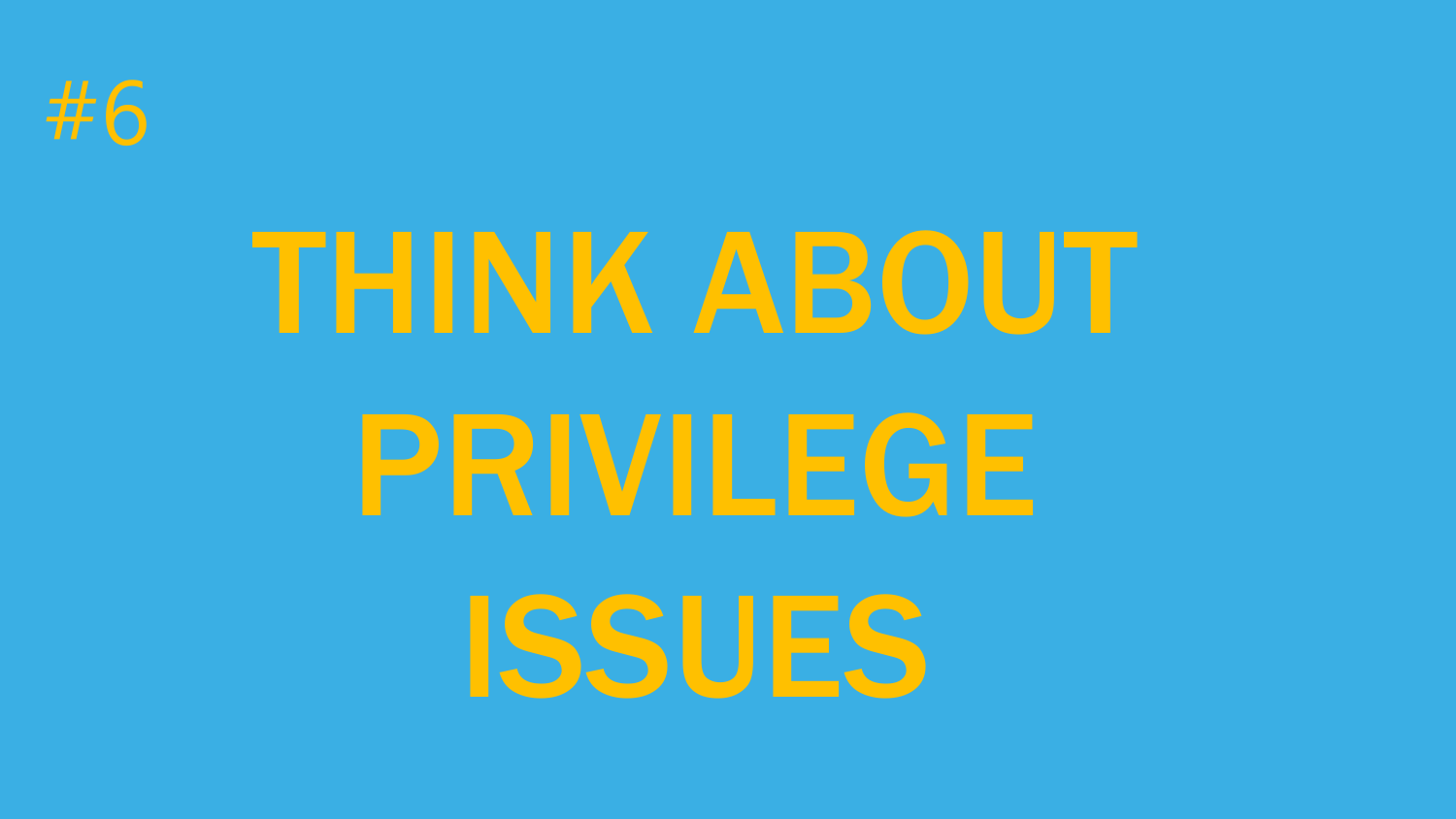#### **• ATTORNEY-CLIENT PRIVILEGE • WORK PRODUCT**

- **• FACT**
- **• OPINION**
- **• FIDUCIARY PRIVILEGE**
- **• EXCEPTIONS**
- **• WAIVER**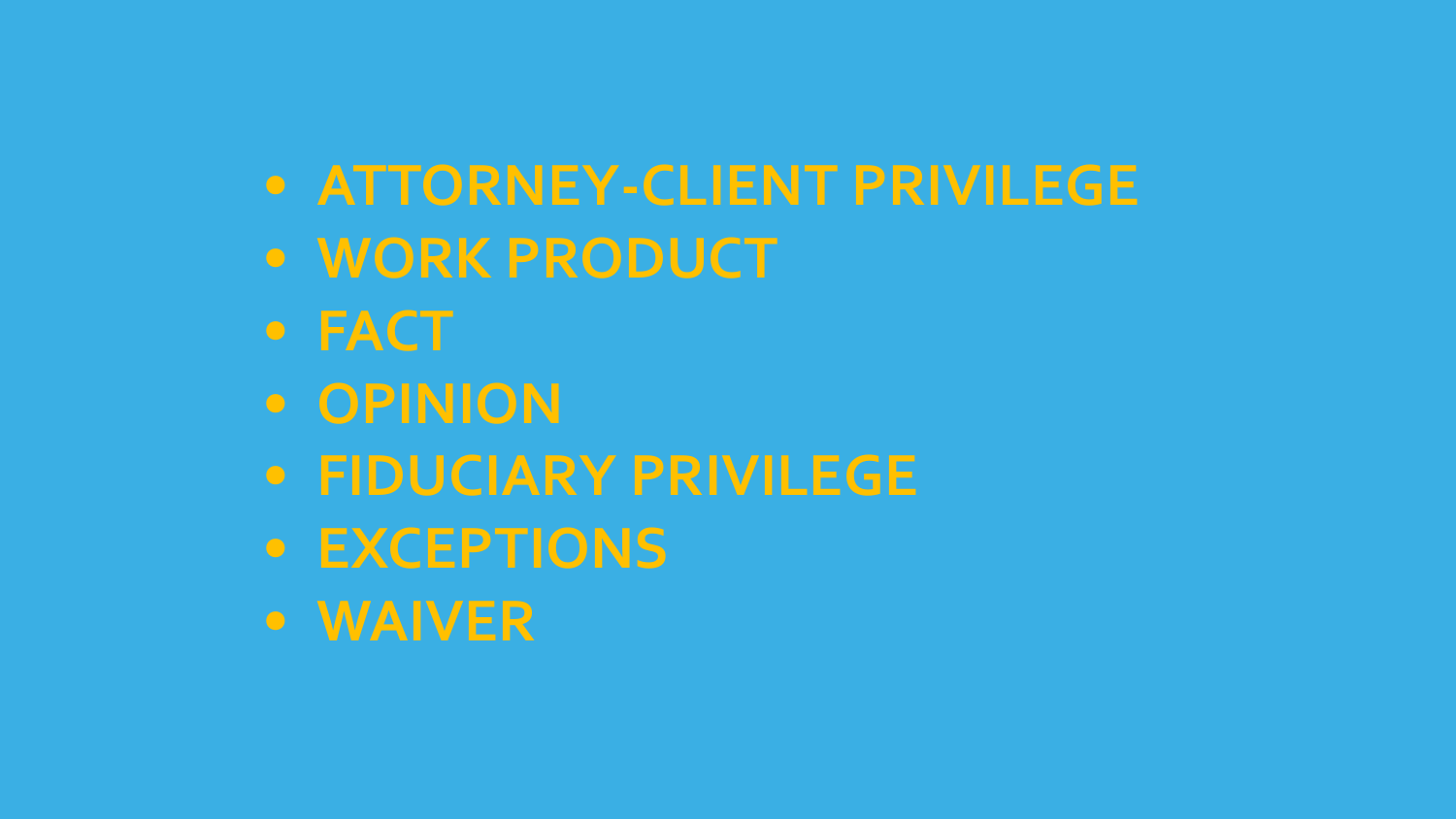#### **TWO SPECIFIC ISSUES:**

#### **• ESTATE PLANNING FILES**

**• GUARDIANSHIP EXAMINING COMMITTEE REPORTS**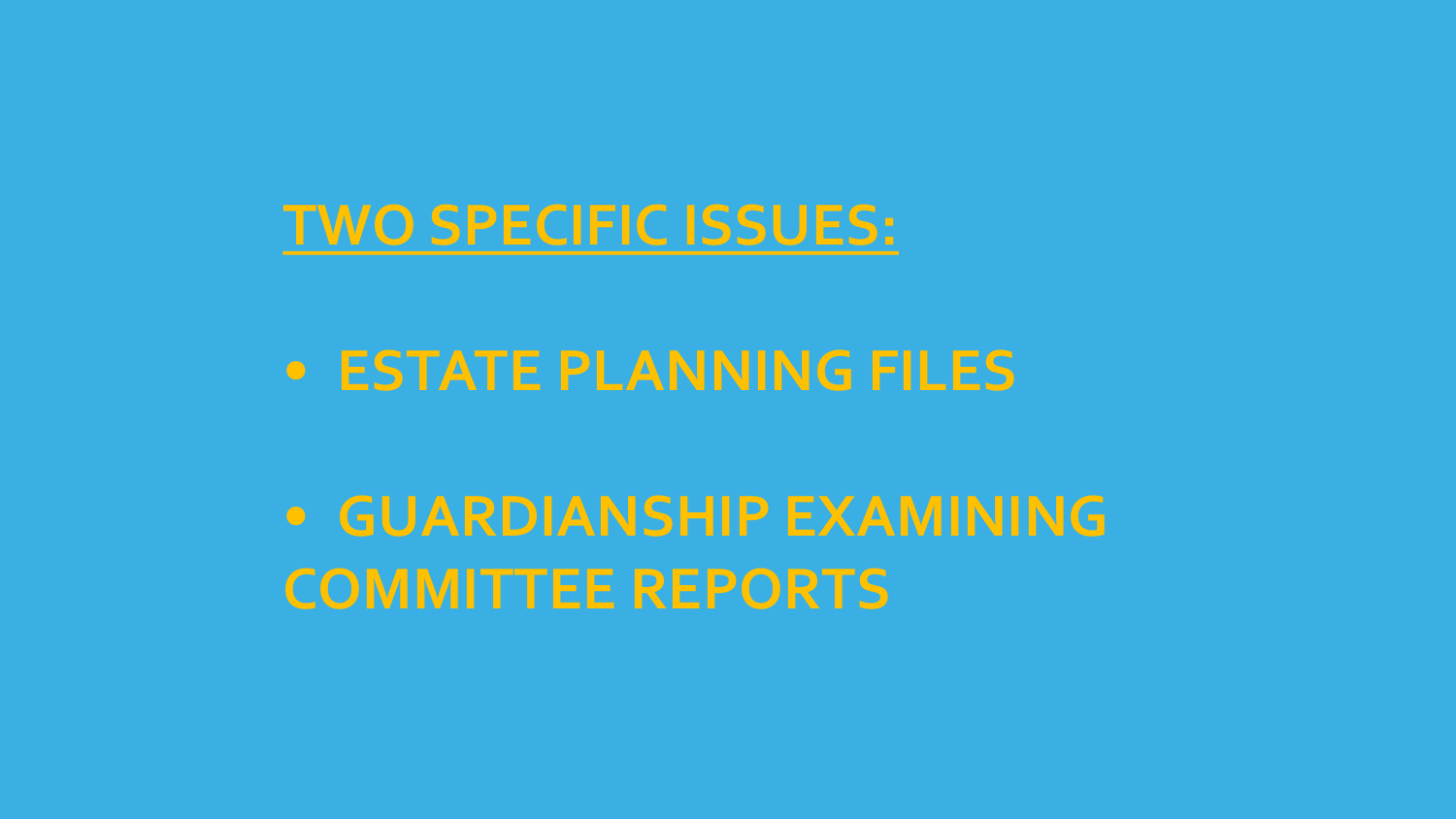

# EXPERT TESTIMONY: Know the Governing Standard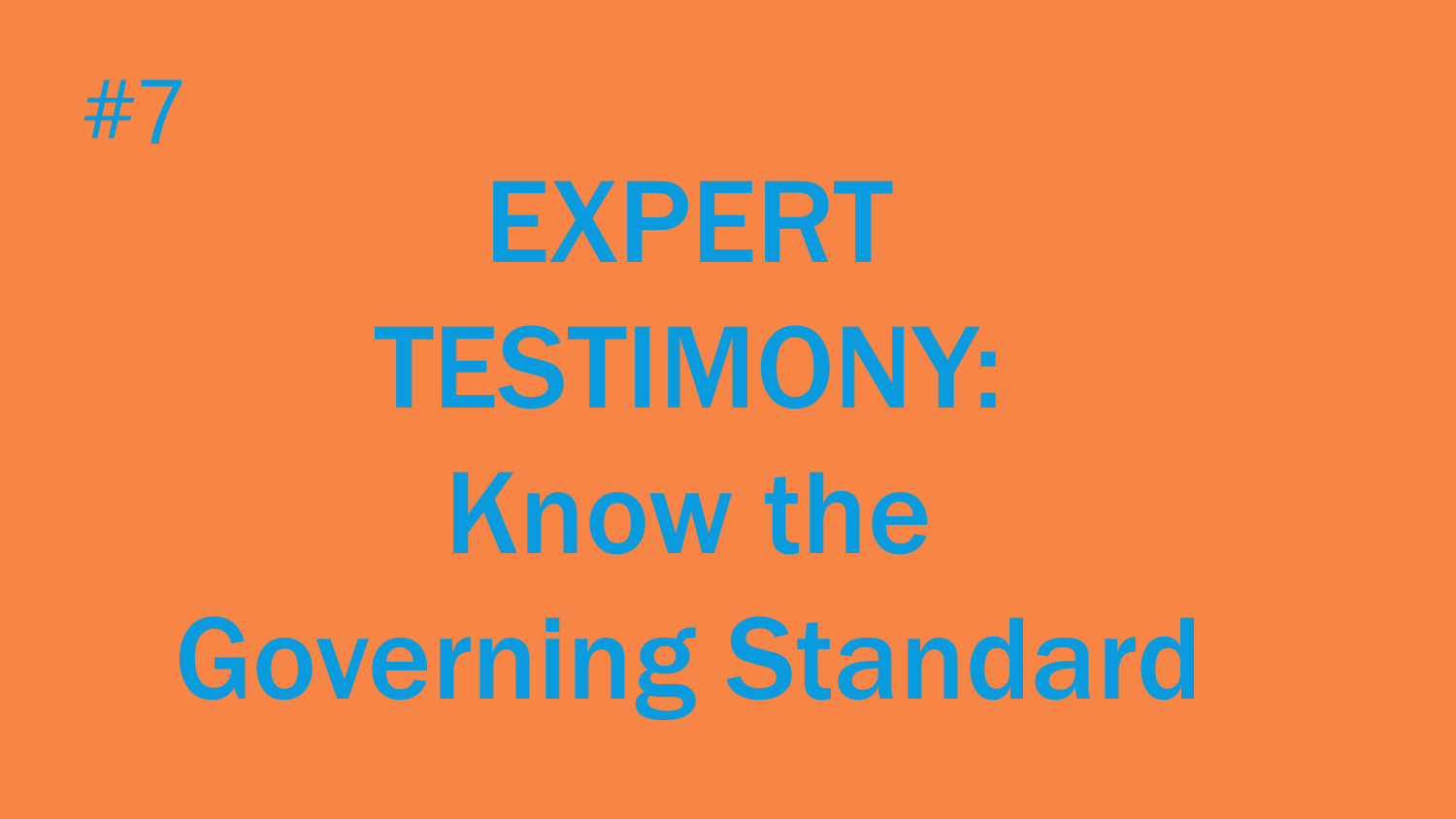#### **DAUBERT STANDARD (procedural rule as of 2019)**

Judge must determine whether expert testimony is relevant to the issue at hand and whether it rests on a reliable foundation. Five factors to consider:

- 1. Whether theory or technique can or has been tested
- 2. Whether it has been subjected to peer review and publication
- 3. Known or potential error rate
- 4. Existence and maintenance of standards controlling operation
- 5. Is there widespread acceptance in the scientific community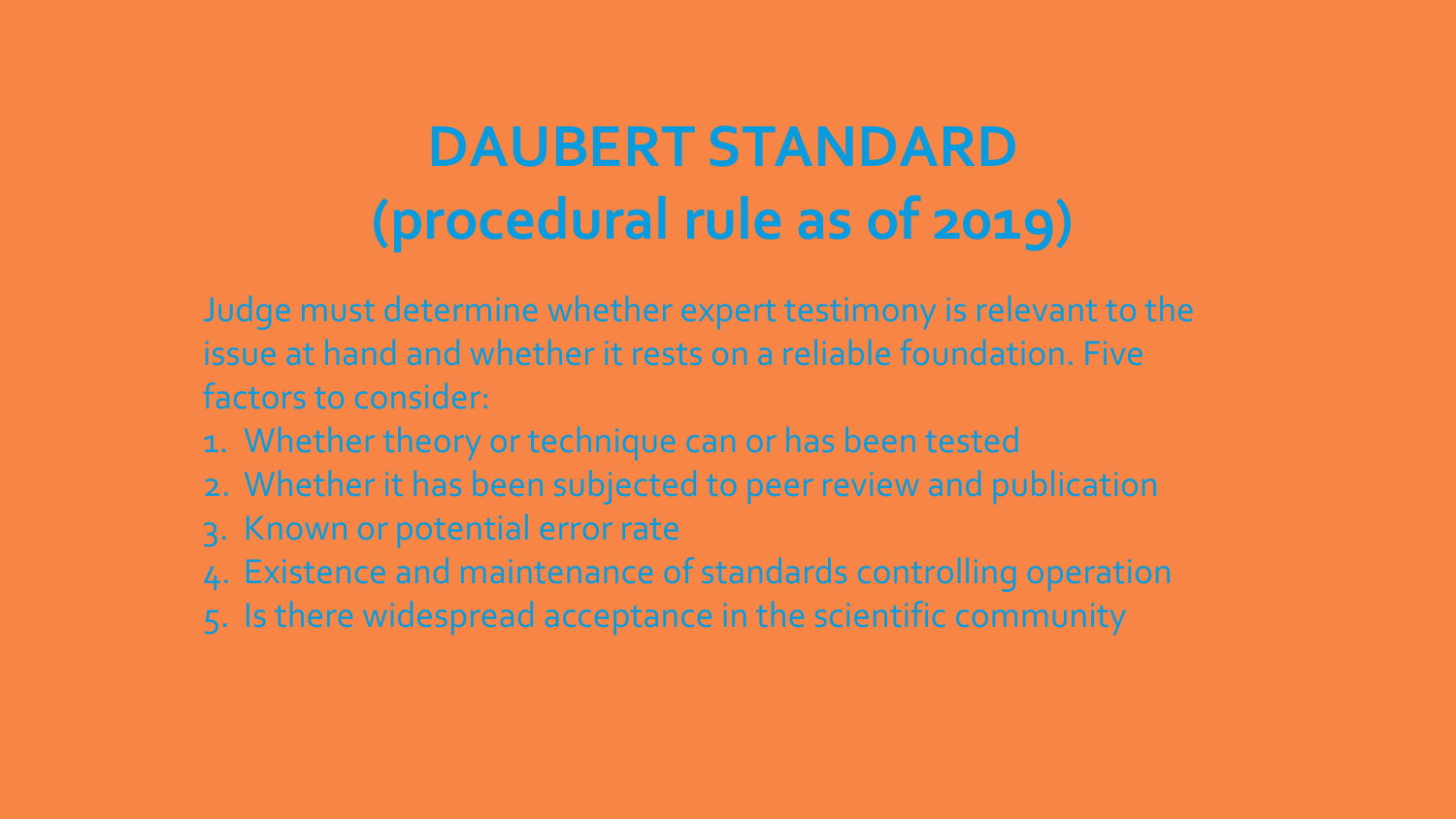

### COMPLY WITH REQUIRED DISCLOSURE RELATING TO EXPERT WITNESSES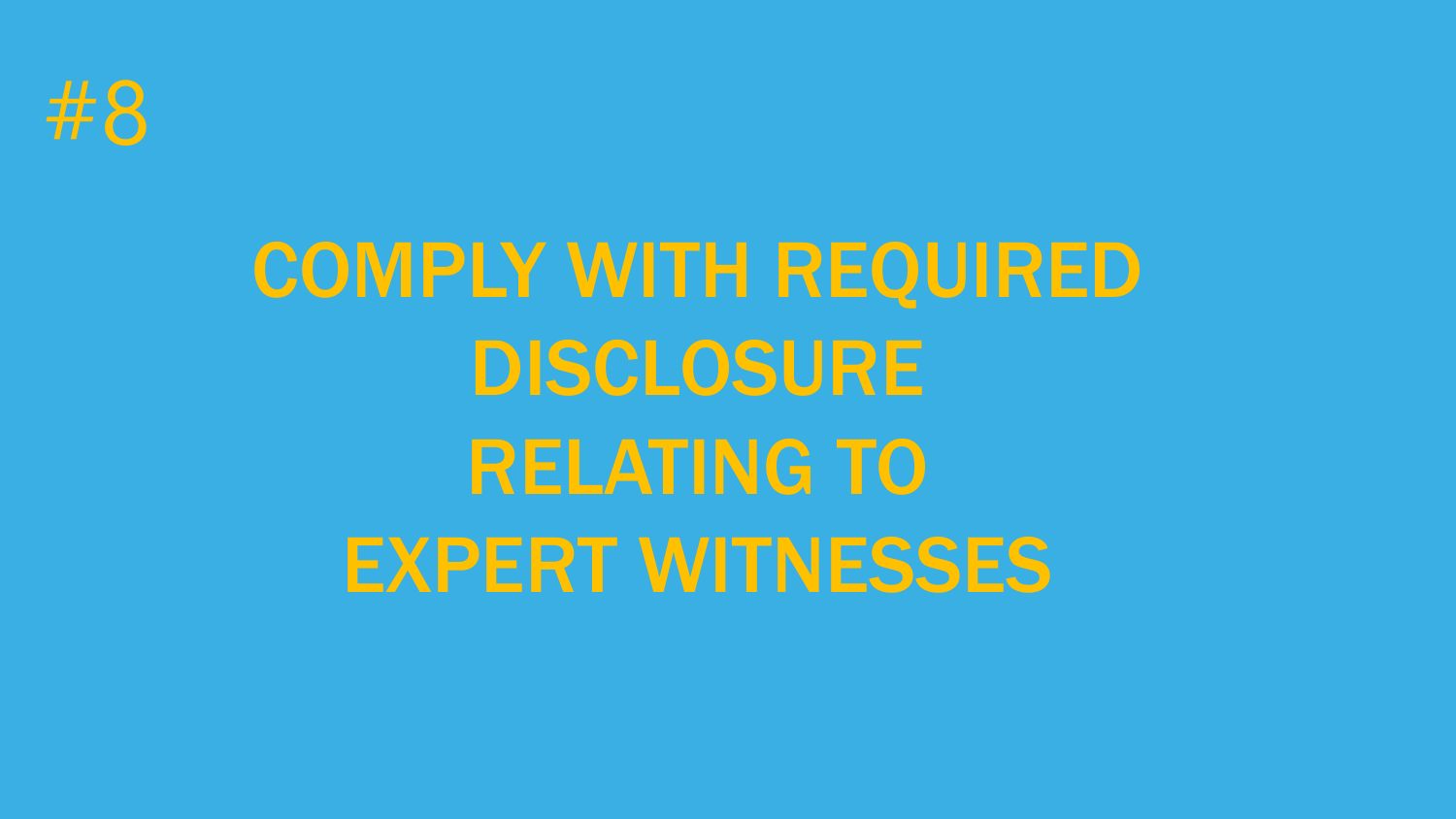#### **FLA. R. CIV. P. 1.280(5) REQUIRES**

- **disclosure of expert**
- **• subject matter of testimony**
- **• substance of facts and opinions**
- **• summary of grounds for each opinion**

#### **DEPOSITION OF EXPERT**

• **expert's fee must be paid for by the party taking the deposition**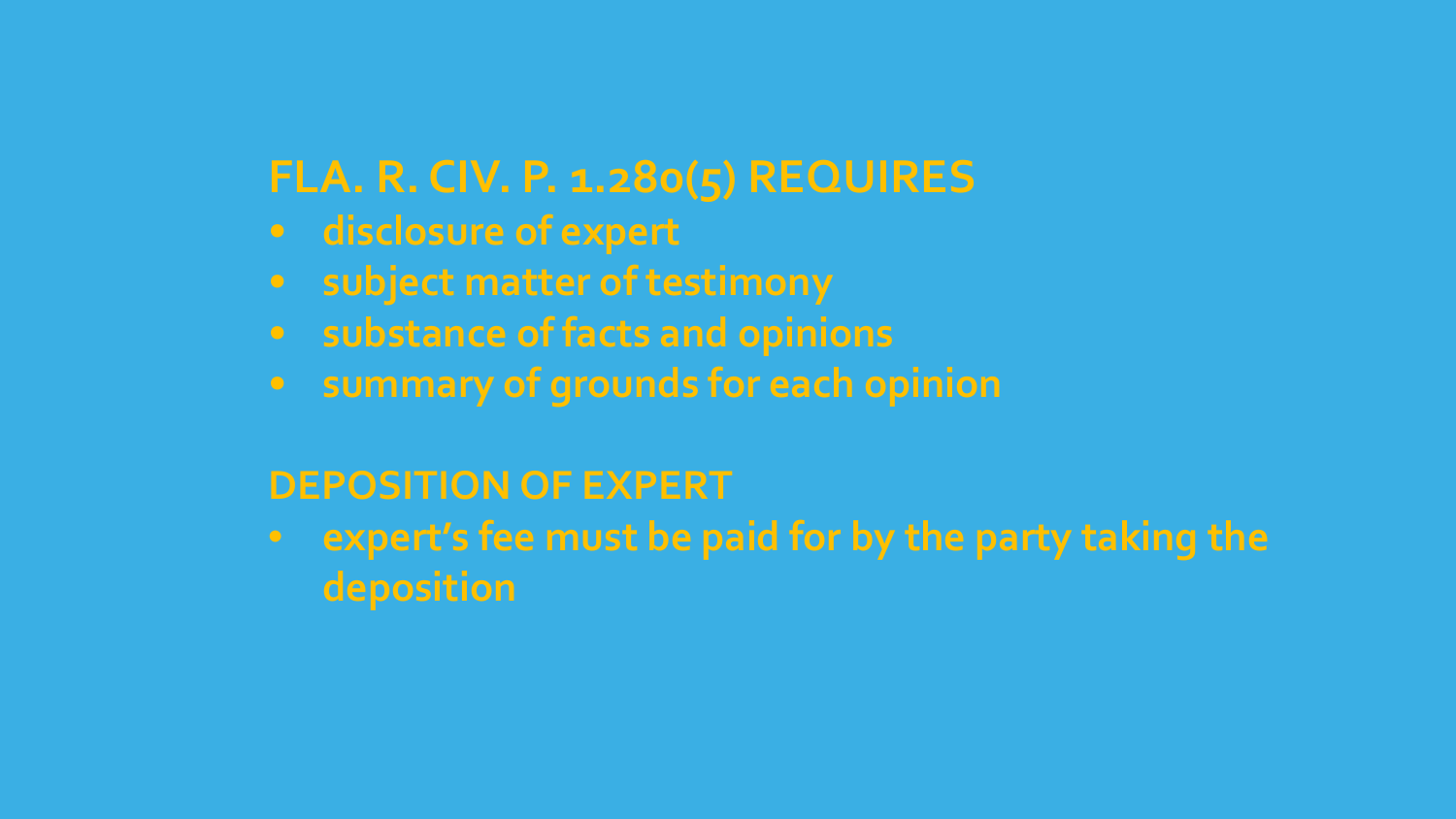#### **WARNING!**

#### **WRITTEN COMMUNICATIONS WITH TESTIFYING EXPERT AND EXPERT'S BILLING RECORDS ARE LIKELY DISCOVERABLE**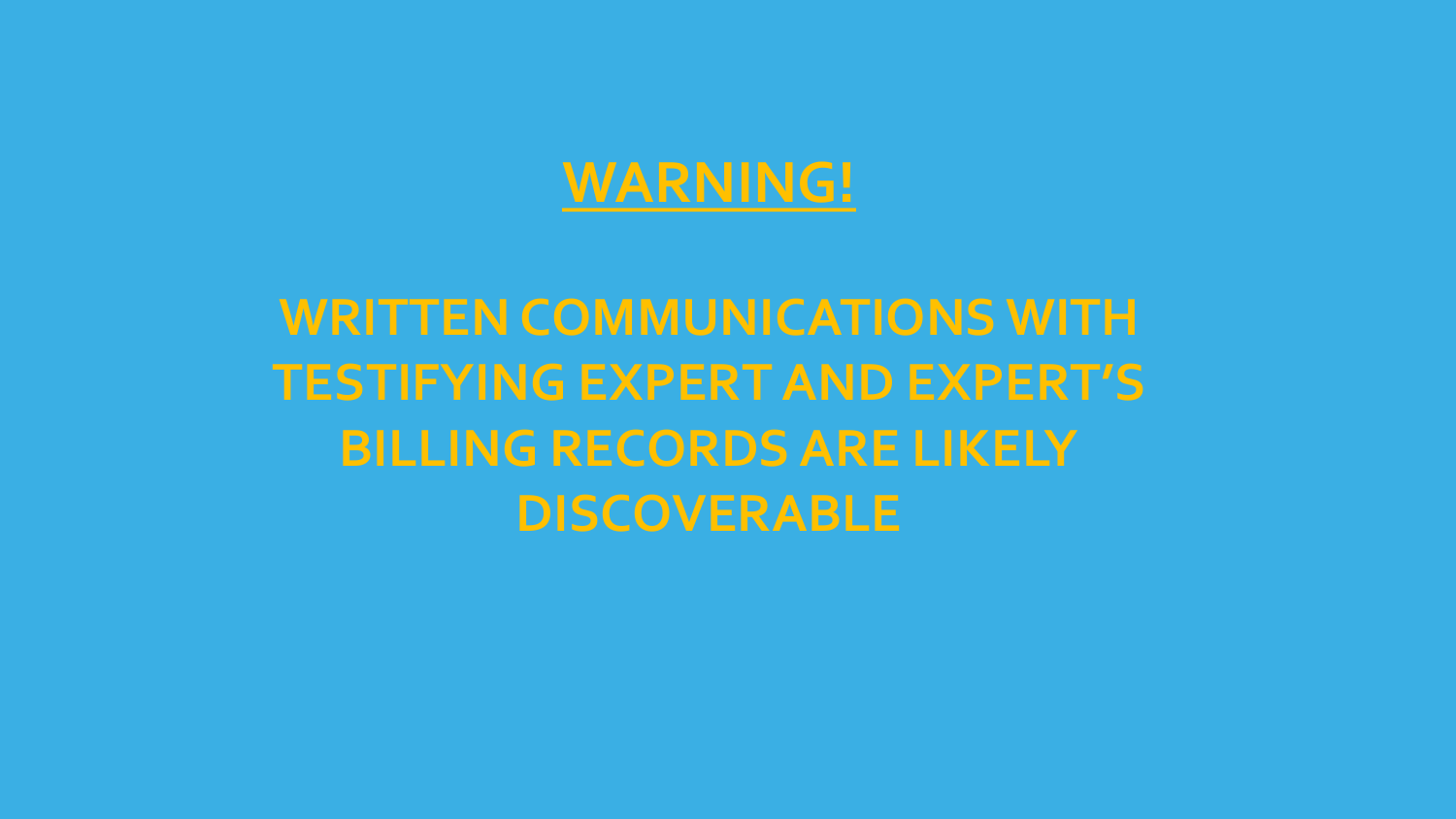

### UNDERSTAND WHEN YOU NEED EXPERT TESTIMONY **ON** LEGAL FEES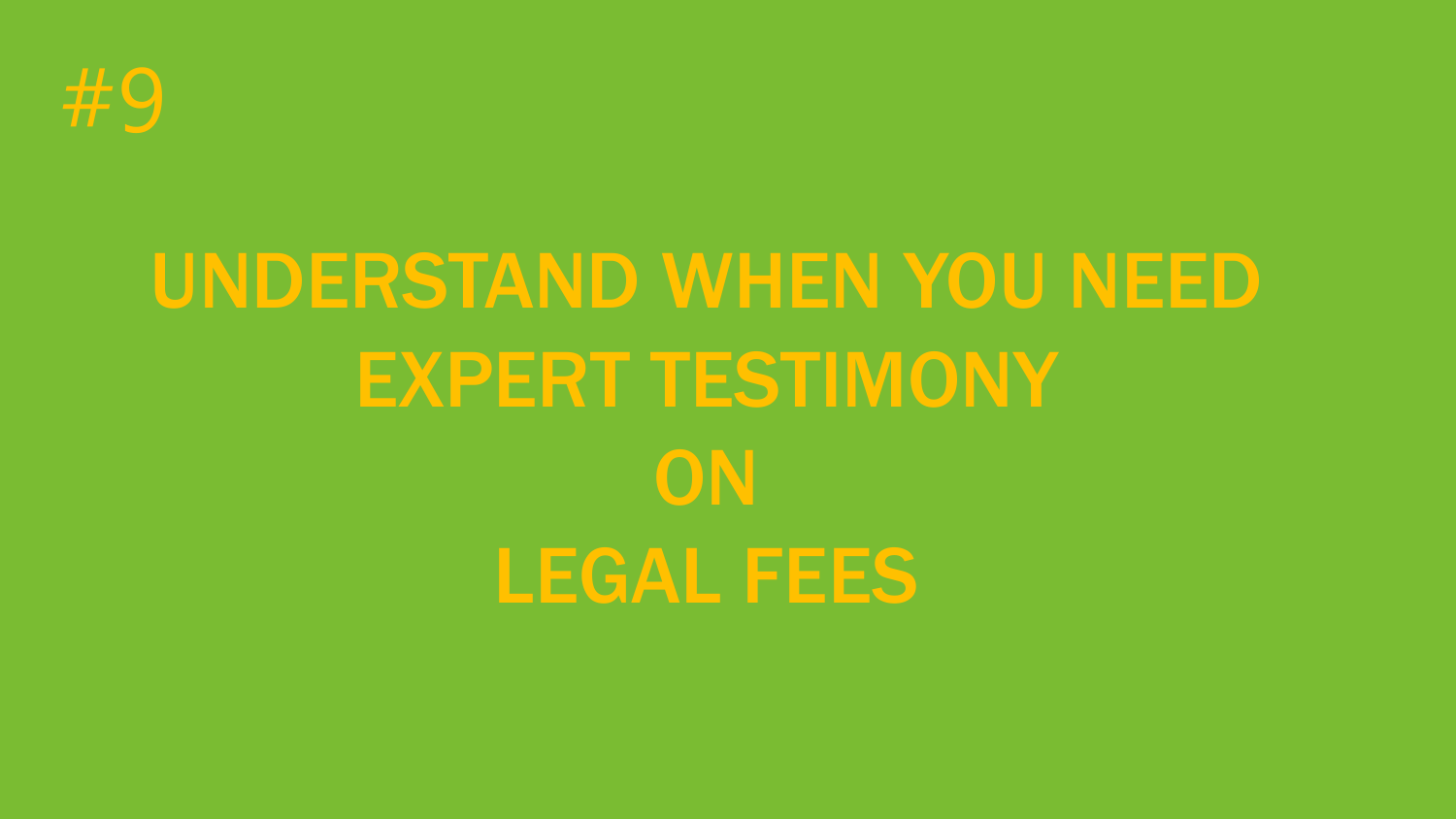**• EXPERT TESTIMONY IS NEEDED ON REASONABLENESS OF LEGAL FEES**

**• BUT NOT NEEDED FOR P.R.'S ATTORNEY**

**• AND NOT NEEDED IF PART OF DAMAGES CLAIM**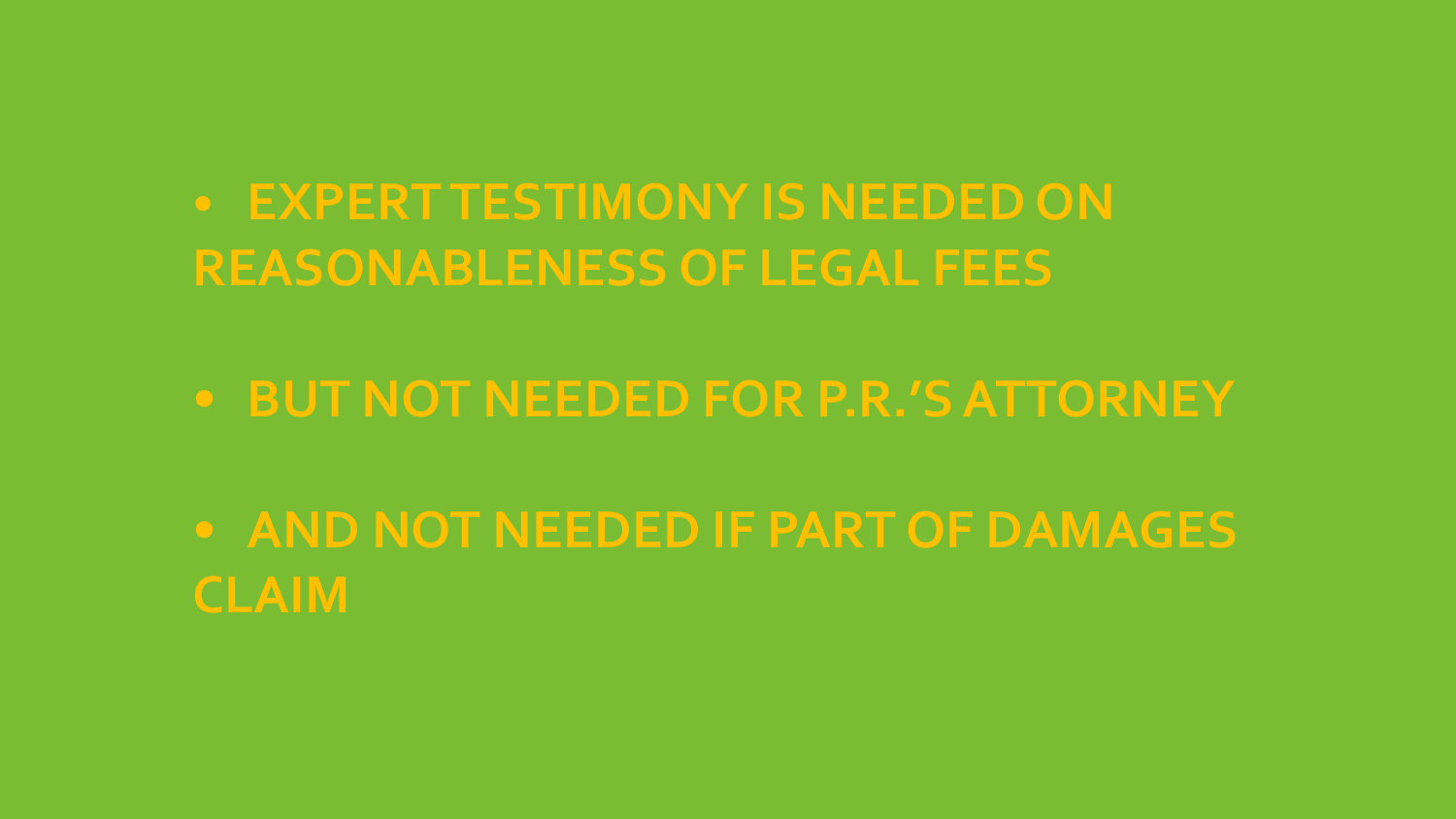

# USE OPINION TESTIMONY OF LAYPERSON WITNESSES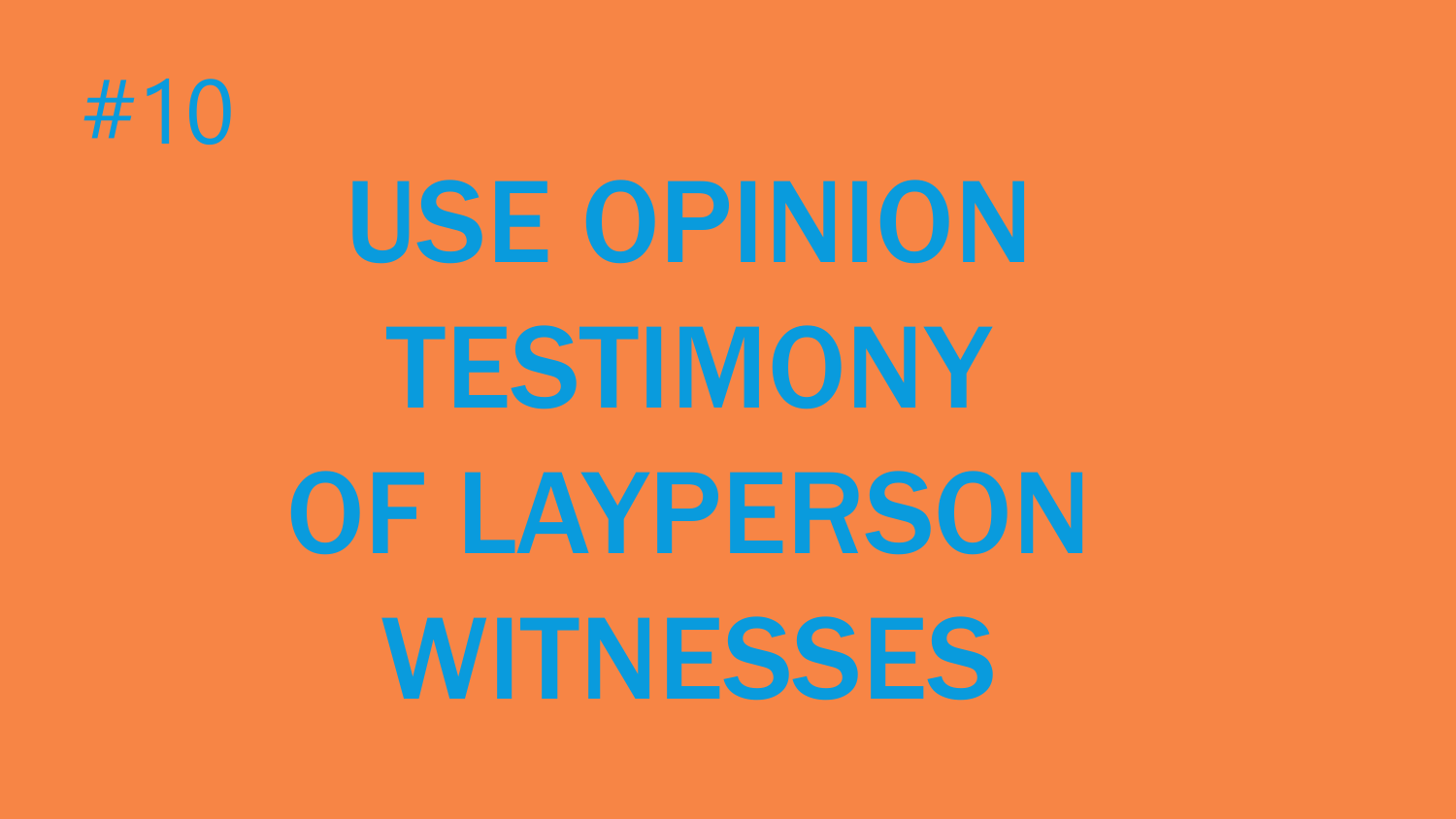#### **RULE 90.701 - FLORIDA EVIDENCE CODE**

**Lay persons can give opinion testimony about matters which do not require special knowledge, skill, experience or training.**